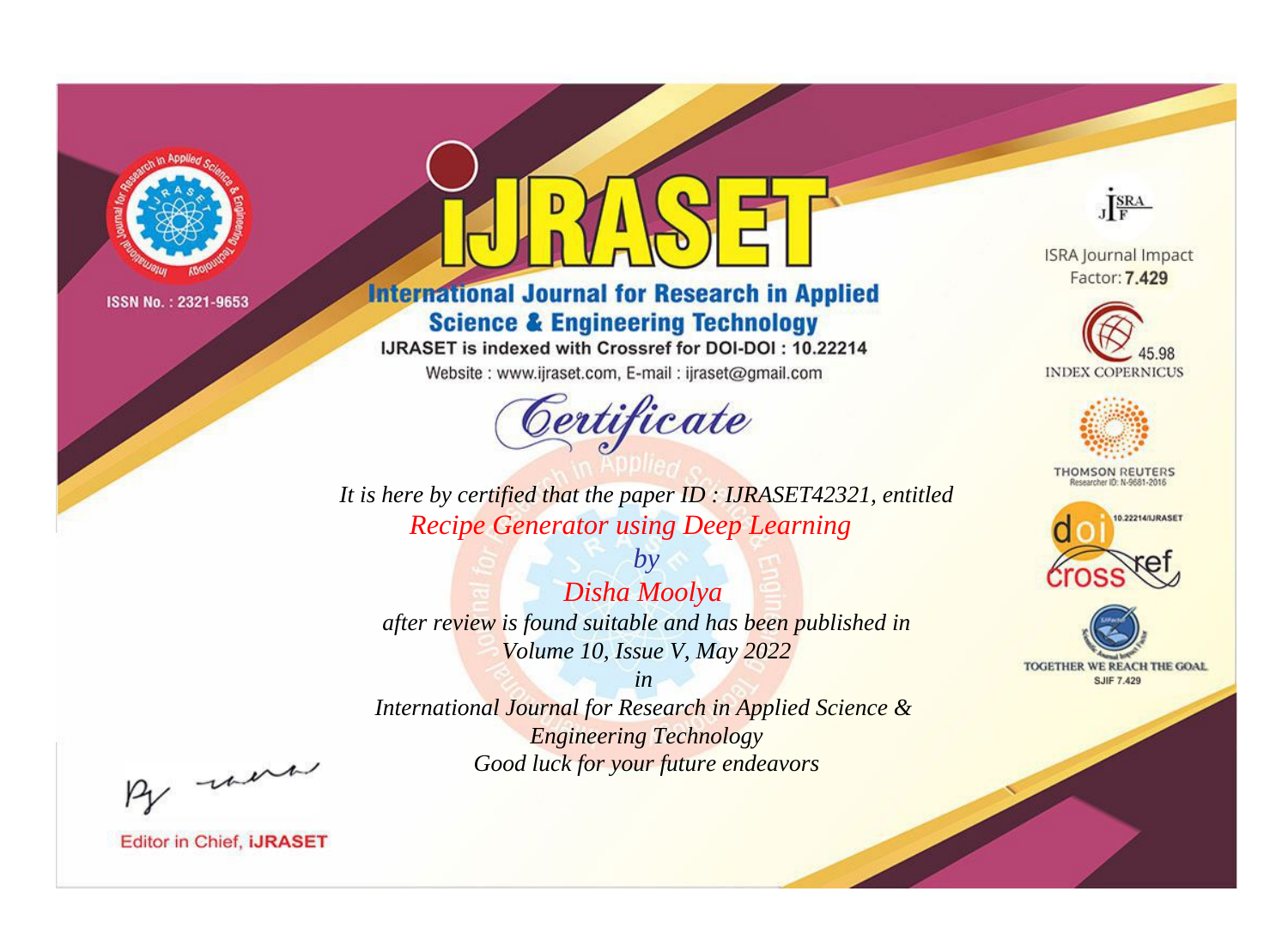

# **International Journal for Research in Applied Science & Engineering Technology**

IJRASET is indexed with Crossref for DOI-DOI: 10.22214

Website: www.ijraset.com, E-mail: ijraset@gmail.com



**ISRA Journal Impact** Factor: 7.429

JERA





**THOMSON REUTERS** 



TOGETHER WE REACH THE GOAL **SJIF 7.429** 

*It is here by certified that the paper ID : IJRASET42321, entitled Recipe Generator using Deep Learning*

*by Sakshi Pansare after review is found suitable and has been published in Volume 10, Issue V, May 2022*

*in* 

*International Journal for Research in Applied Science & Engineering Technology Good luck for your future endeavors*

By morn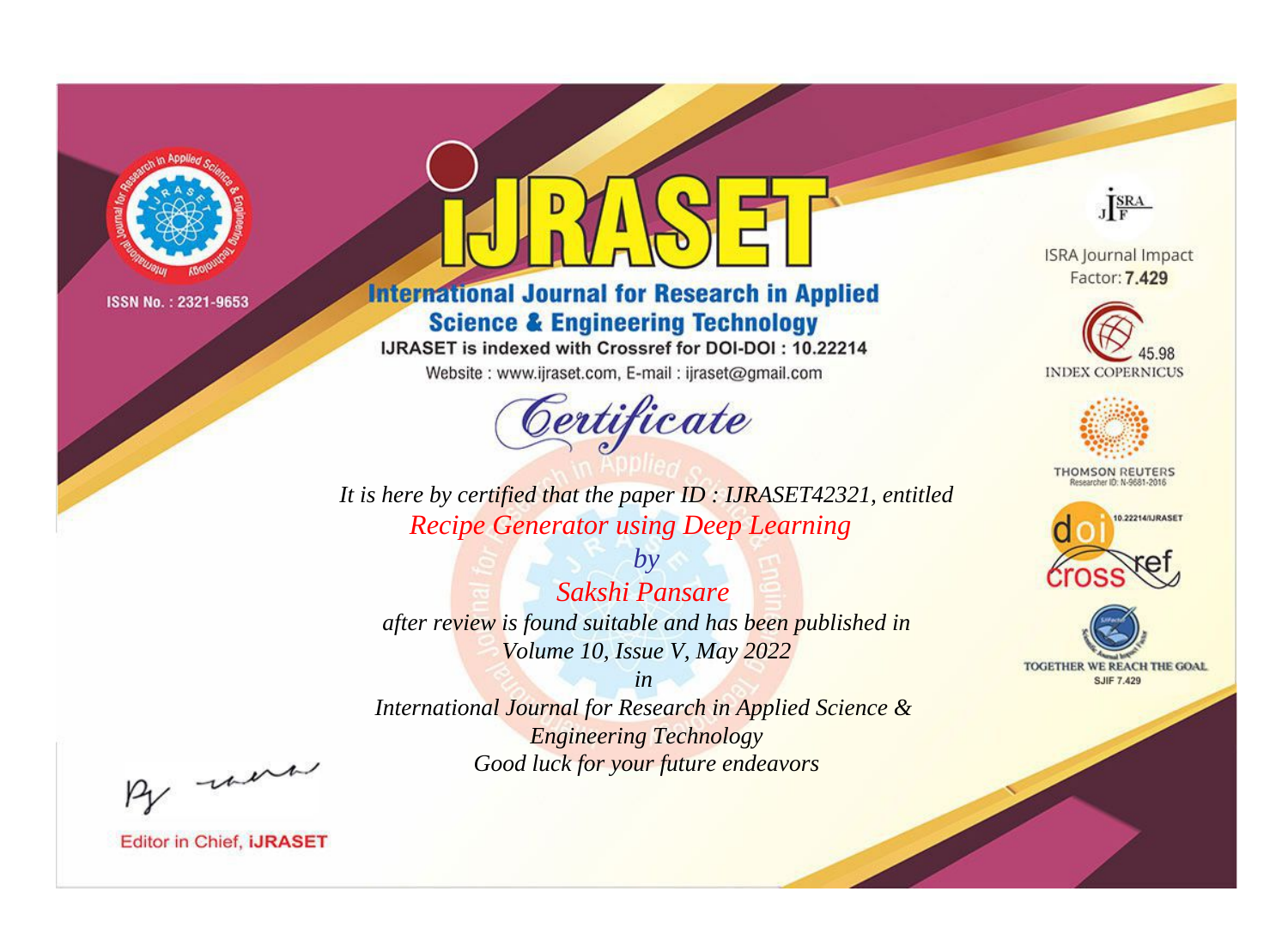

# **International Journal for Research in Applied Science & Engineering Technology**

IJRASET is indexed with Crossref for DOI-DOI: 10.22214

Website: www.ijraset.com, E-mail: ijraset@gmail.com



JERA

**ISRA Journal Impact** Factor: 7.429





**THOMSON REUTERS** 



TOGETHER WE REACH THE GOAL **SJIF 7.429** 

It is here by certified that the paper ID: IJRASET42321, entitled **Recipe Generator using Deep Learning** 

 $b\nu$ Anushree Kshirsagar after review is found suitable and has been published in Volume 10, Issue V, May 2022

 $in$ International Journal for Research in Applied Science & **Engineering Technology** Good luck for your future endeavors

By morn